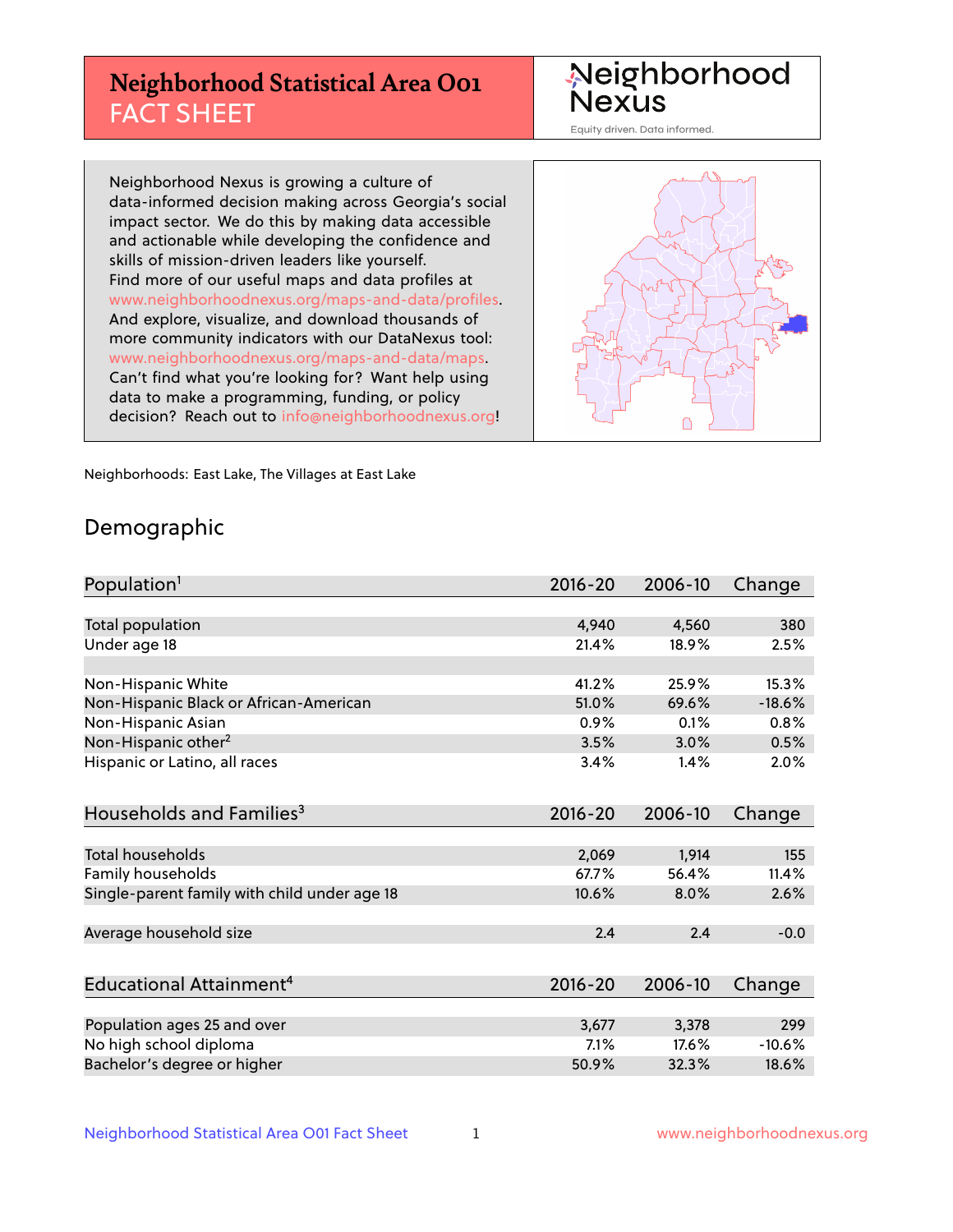# Change Measures, continued...

| Employment <sup>5</sup>                                                                               | $2016 - 20$    | 2006-10        | Change          |
|-------------------------------------------------------------------------------------------------------|----------------|----------------|-----------------|
|                                                                                                       |                |                |                 |
| Total workers residing in Neighborhood Statistical Area                                               | 2,262<br>16.2% | 2,128<br>30.2% | 134<br>$-13.9%$ |
| Workers with earnings \$1250/month or less                                                            | 28.1%          | 48.4%          | $-20.3%$        |
| Workers with earnings \$1251/month to \$3333/month<br>Workers with earnings greater than \$3333/month | 55.7%          | 21.4%          | 34.3%           |
|                                                                                                       |                |                |                 |
| Total jobs located in Neighborhood Statistical Area                                                   | 1,052          | 811            | 241             |
| Jobs with earnings \$1250/month or less                                                               | 20.1%          | 38.5%          | $-18.4%$        |
| Jobs with earnings \$1251/month to \$3333/month                                                       | 31.1%          | 46.6%          | $-15.5%$        |
| Jobs with earnings greater than \$3333/month                                                          | 48.9%          | 14.9%          | 33.9%           |
|                                                                                                       |                |                |                 |
| Jobs/workers ratio                                                                                    | 0.5            | 0.4            | 0.1             |
|                                                                                                       |                |                |                 |
| Income and Poverty <sup>6</sup>                                                                       | 2016-20        | 2006-10        | Change          |
|                                                                                                       |                |                |                 |
| Median household income                                                                               | \$91,489       | \$41,567       | \$49,923        |
|                                                                                                       |                |                |                 |
| Population for whom poverty status is determined                                                      | 4,915          | 4,560          | 356             |
| Population below poverty                                                                              | 11.9%          | 20.3%          | $-8.4%$         |
|                                                                                                       |                |                |                 |
| Housing <sup>7</sup>                                                                                  | $2016 - 20$    | 2006-10        | Change          |
|                                                                                                       |                |                |                 |
| Total housing units                                                                                   | 2,340          | 2,267          | 73              |
| Occupied housing units                                                                                | 88.4%          | 84.4%          | 4.0%            |
| Vacant housing units                                                                                  | 11.6%          | 15.6%          | $-4.0%$         |
|                                                                                                       |                |                |                 |
| Occupied housing units                                                                                | 2,069          | 1,914          | 155             |
| Owner occupied housing units                                                                          | 74.7%          | 59.9%          | 14.8%           |
| Renter occupied housing units                                                                         | 25.3%          | 40.1%          | $-14.8%$        |
|                                                                                                       |                |                |                 |
| Access to a Vehicle <sup>8</sup>                                                                      | $2016 - 20$    | 2006-10        | Change          |
|                                                                                                       |                |                |                 |
| Occupied housing units                                                                                | 2,069          | 1,914          | 155             |
| No vehicle available                                                                                  | 11.0%          | 19.2%          | $-8.1%$         |
|                                                                                                       |                |                |                 |
| Crime Rates, per 10,000 Population <sup>9</sup>                                                       | 2017-21        | 2012-16        | Change          |
|                                                                                                       |                |                |                 |
| All Part I crimes                                                                                     | 315.8          | 506.3          | $-190.5$        |
| Violent crime                                                                                         | 42.5           | 47.3           | $-4.8$          |
| Murder                                                                                                | 2.8            | 0.4            | 2.4             |
| Robbery                                                                                               | 14.2           | 24.5           | $-10.3$         |
| Aggravated assault                                                                                    | 25.5           | 22.4           | 3.1             |
| Property crime                                                                                        | 273.3          | 459.0          | $-185.7$        |
| <b>Burglary</b>                                                                                       | 73.3           | 138.2          | $-64.9$         |
| Larceny                                                                                               | 173.7          | 237.8          | $-64.1$         |
| Vehicle theft                                                                                         | 26.3           | 83.0           | $-56.7$         |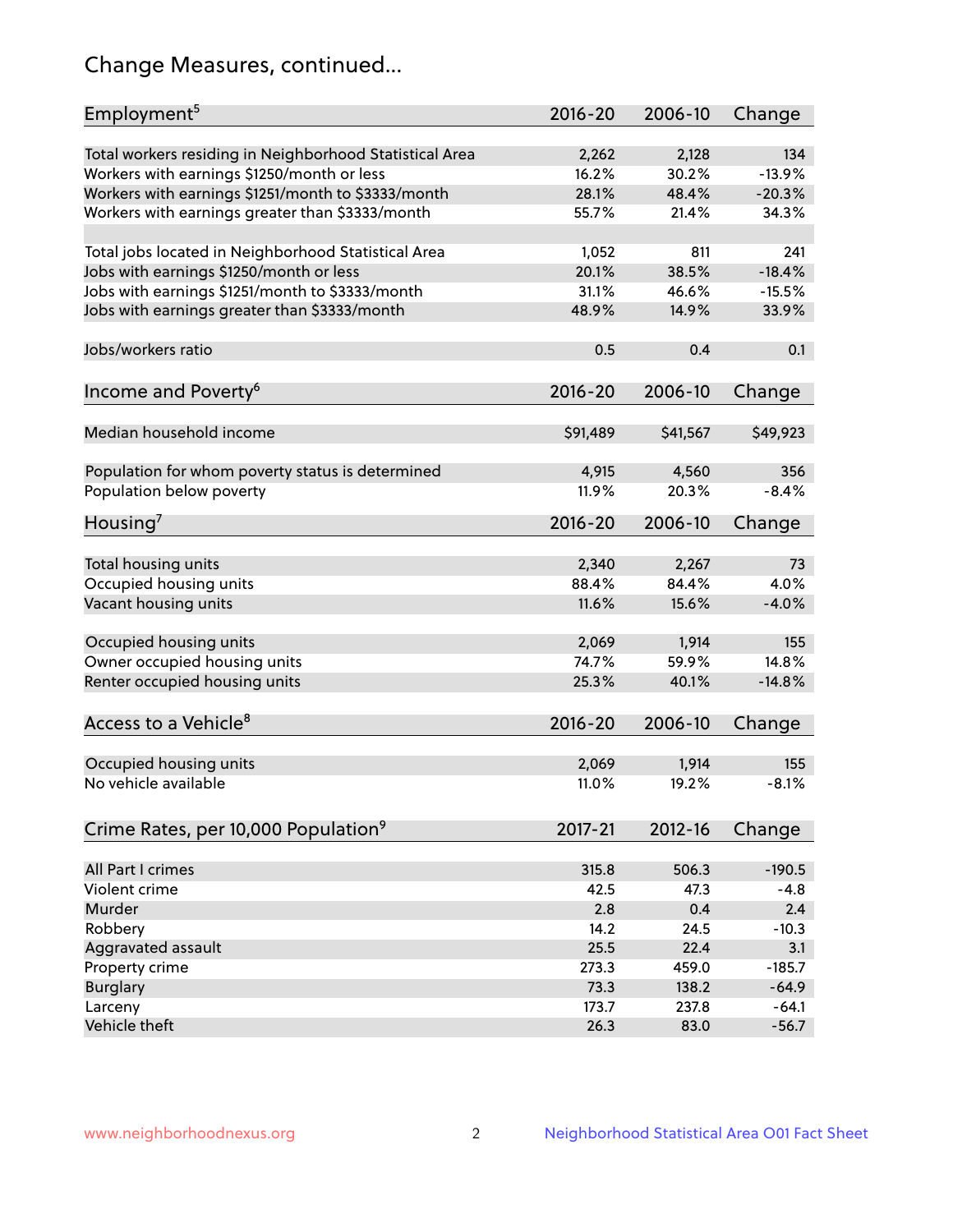# Current Data: Demographic

| Sex and Age, 2016-20 <sup>10</sup>                    | <b>Estimate</b> | Margin of Error |
|-------------------------------------------------------|-----------------|-----------------|
| Total population                                      | 4,940           | $\pm$ 845       |
| Male                                                  | 48.5%           | $\pm 2.6\%$     |
| Female                                                | 51.5%           | $\pm$ 6.6%      |
| Under 5 years                                         | 9.9%            | ±2.8%           |
| 5 to 9 years                                          | 5.9%            | $\pm 2.0\%$     |
| 10 to 14 years                                        | 3.9%            | ±4.3%           |
| 15 to 19 years                                        | 2.8%            | $\pm 1.6\%$     |
| 20 to 24 years                                        | 3.1%            | $\pm1.6\%$      |
| 25 to 34 years                                        | 14.5%           | $\pm 2.0\%$     |
| 35 to 44 years                                        | 21.5%           | $\pm$ 6.7%      |
| 45 to 54 years                                        | 18.0%           | $\pm$ 5.4%      |
| 55 to 59 years                                        | 4.5%            | $\pm1.8\%$      |
| 60 to 64 years                                        | 3.6%            | $\pm 1.5\%$     |
| 65 to 74 years                                        | 7.5%            | $\pm 2.4\%$     |
| 75 to 84 years                                        | 4.1%            | $\pm1.8\%$      |
| 85 years and over                                     | 0.8%            | $\pm 1.1\%$     |
| Median age (years)                                    | 38.1            | $\pm$ 0.6       |
| Race and Ethnicity, 2016-20 <sup>11</sup>             | <b>Estimate</b> | Margin of Error |
| Total population                                      | 4,940           | $\pm$ 845       |
| Hispanic or Latino (of any race)                      | 3.4%            | $\pm 2.5\%$     |
| Not Hispanic or Latino                                | 96.6%           | $\pm$ 3.5%      |
| White alone                                           | 41.2%           | $\pm$ 5.8%      |
| Black or African American alone                       | 51.0%           | $\pm$ 12.0%     |
| American Indian and Alaska Native alone               | 0.0%            | $\pm$ 0.4%      |
| Asian alone                                           | 0.9%            | $\pm 0.8\%$     |
| Native Hawaiian and other Pacific Islander alone      | 0.0%            | $\pm$ 0.3%      |
| Some other race alone                                 | 0.4%            | $\pm 0.8\%$     |
| Two or more races                                     | 3.0%            | $\pm 2.6\%$     |
| U.S. Citizenship Status, 2016-20 <sup>12</sup>        | <b>Estimate</b> | Margin of Error |
| Foreign-born population                               | 283             | $\pm$ 138       |
| Naturalized U.S. citizen                              | 44.2%           | $\pm$ 15.4%     |
| Not a U.S. citizen                                    | 55.8%           | $\pm$ 31.6%     |
| Citizen, Voting Age Population, 2016-20 <sup>13</sup> | <b>Estimate</b> | Margin of Error |
| Citizen, 18 and over population                       |                 |                 |
| Male                                                  | 3,727<br>48.9%  | $\pm$ 574       |
|                                                       |                 | $\pm$ 7.9%      |
| Female                                                | 51.1%           | $\pm$ 7.4%      |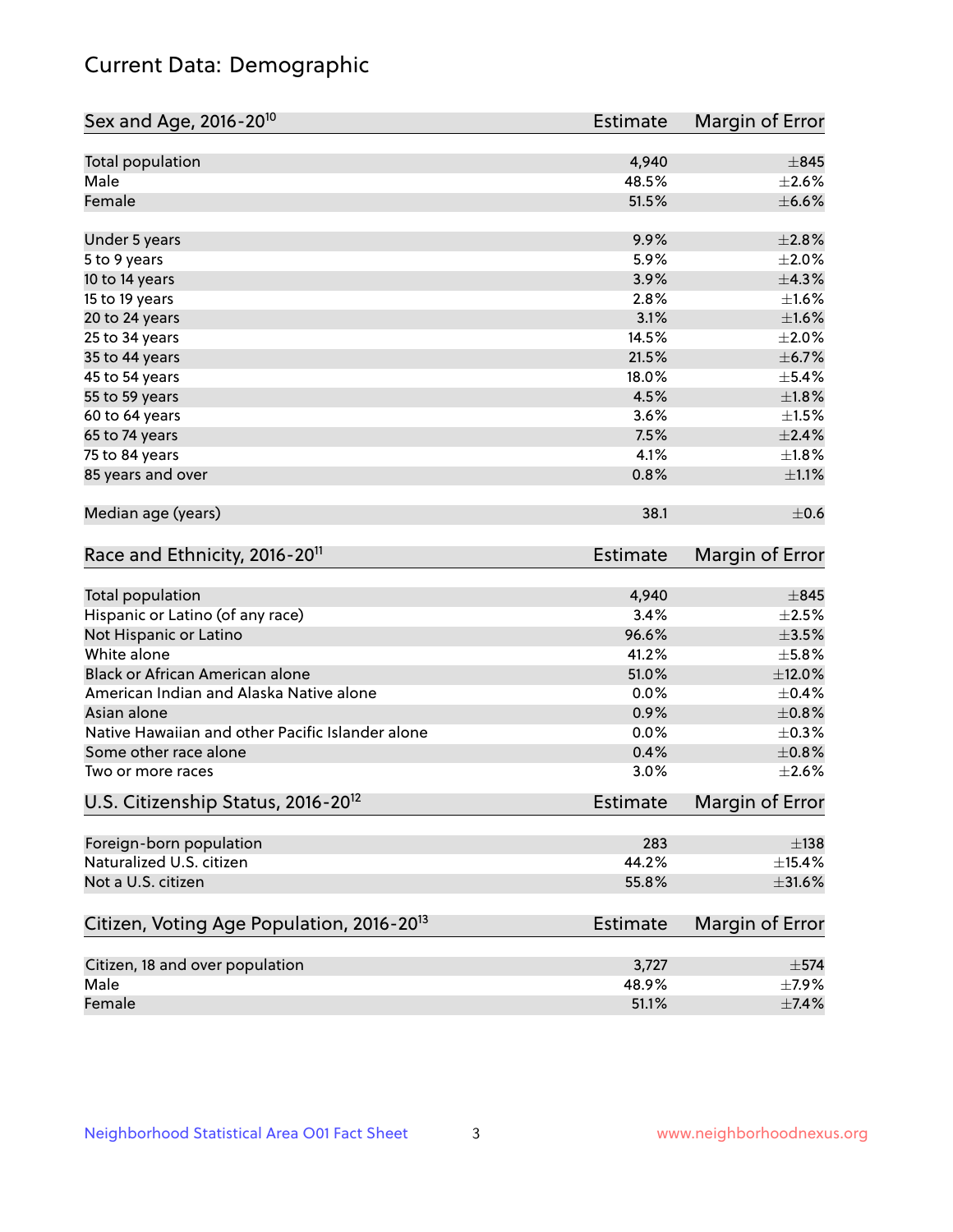# Current Data: Economic

| Income, 2016-20 <sup>14</sup>                           | <b>Estimate</b> | Margin of Error |
|---------------------------------------------------------|-----------------|-----------------|
| All households                                          |                 | $\pm$ 385       |
|                                                         | 2,069<br>7.6%   |                 |
| Less than \$10,000                                      |                 | $\pm$ 3.5%      |
| \$10,000 to \$14,999                                    | 2.2%            | $\pm 2.0\%$     |
| \$15,000 to \$24,999                                    | 8.8%            | $\pm 4.1\%$     |
| \$25,000 to \$34,999                                    | 5.5%            | $\pm$ 7.0%      |
| \$35,000 to \$49,999                                    | 5.7%            | $\pm$ 3.2%      |
| \$50,000 to \$74,999                                    | 9.6%            | $\pm$ 5.0%      |
| \$75,000 to \$99,999                                    | 16.2%           | ±10.6%          |
| \$100,000 to \$149,999                                  | 12.7%           | $\pm$ 4.9%      |
| \$150,000 to \$199,999                                  | 8.3%            | $\pm$ 2.7%      |
| \$200,000 or more                                       | 23.5%           | $\pm$ 13.0%     |
| Median household income (dollars)                       | \$91,489        | $\pm$ 6,737     |
| Mean household income (dollars)                         | \$120,805       | ±31,578         |
| Households with earnings                                | 77.6%           | $\pm$ 13.0%     |
| Mean earnings (dollars)                                 | \$135,148       | ±35,198         |
| Households with Social Security                         | 22.7%           | $\pm 1.5\%$     |
| Mean Social Security income (dollars)                   | \$18,588        | $\pm 2,468$     |
| Households with retirement income                       | 15.8%           | $\pm 4.0\%$     |
| Mean retirement income (dollars)                        | \$37,533        | ±12,379         |
| Households with Supplemental Security Income            | 4.6%            | $\pm 2.5\%$     |
| Mean Supplemental Security Income (dollars)             | \$10,161        | $\pm$ 8,373     |
| Households with cash public assistance income           | 0.1%            | $\pm$ 0.8%      |
| Mean cash public assistance income (dollars)            | \$2,244         | $±$ 20,300      |
| Households with Food Stamp/SNAP benefits in the past 12 | 14.1%           | $\pm$ 7.5%      |
| months                                                  |                 |                 |
| Family households                                       | 1,401           | $\pm$ 392       |
| Less than \$10,000                                      | 2.2%            | $\pm 2.3\%$     |
| \$10,000 to \$14,999                                    | 1.2%            | ±1.9%           |
|                                                         | 4.1%            | $\pm 2.8\%$     |
| \$15,000 to \$24,999                                    |                 |                 |
| \$25,000 to \$34,999                                    | 5.8%            | $\pm$ 10.2%     |
| \$35,000 to \$49,999                                    | 3.5%            | $\pm 3.6\%$     |
| \$50,000 to \$74,999                                    | 5.2%            | $\pm$ 4.5%      |
| \$75,000 to \$99,999                                    | 20.9%           | ±14.9%          |
| \$100,000 to \$149,999                                  | 15.8%           | $\pm$ 5.8%      |
| \$150,000 to \$199,999                                  | 10.6%           | $\pm$ 3.2%      |
| \$200,000 or more                                       | 30.6%           | $\pm$ 18.1%     |
| Median family income (dollars)                          | \$117,740       | ±15,419         |
| Mean family income (dollars)                            | \$147,194       | ±39,834         |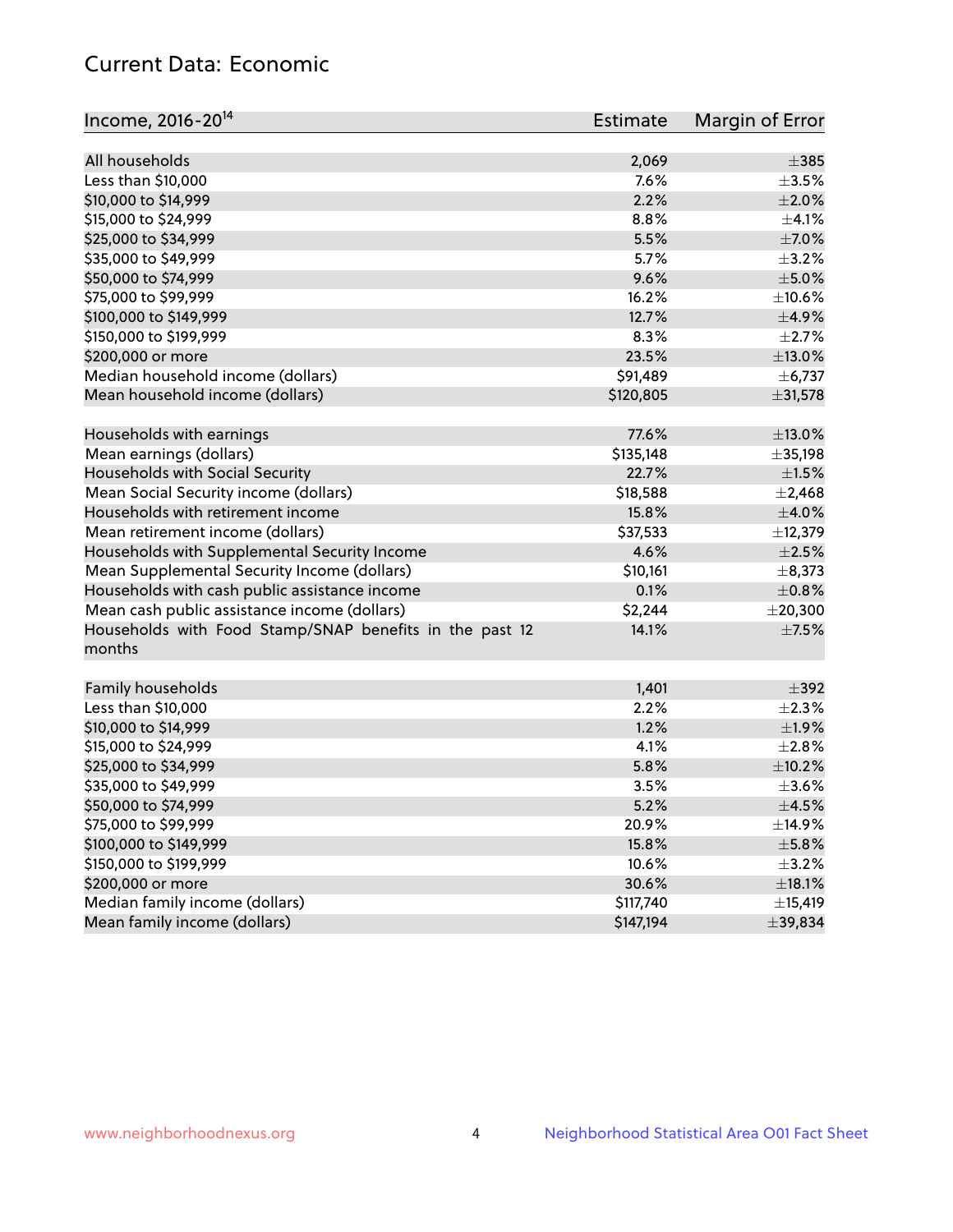# Current Data: Economic, continued...

| Income, 2016-20, continued <sup>15</sup>                              | <b>Estimate</b> | <b>Margin of Error</b> |
|-----------------------------------------------------------------------|-----------------|------------------------|
|                                                                       |                 |                        |
| Nonfamily households                                                  | 668             | $\pm$ 162              |
| Median nonfamily income (dollars)                                     | \$39,843        | ±13,128                |
| Mean nonfamily income (dollars)                                       | \$61,323        | ±17,515                |
| Median earnings for workers (dollars)                                 | \$56,193        | $\pm$ 4,642            |
| Median earnings for male full-time, year-round workers                | \$82,538        | ±13,980                |
| (dollars)                                                             |                 |                        |
| Median earnings for female full-time, year-round workers<br>(dollars) | \$44,370        | ±8,994                 |
| Per capita income (dollars)                                           | \$51,915        | ±12,999                |
|                                                                       |                 |                        |
| Families Below Poverty Level, 2016-20 <sup>16</sup>                   | <b>Estimate</b> | <b>Margin of Error</b> |
|                                                                       |                 |                        |
| <b>All Families</b>                                                   | 1,401           | $\pm$ 392              |
| Percent below poverty                                                 | 5.0%            | ±3.3%                  |
| Families with related children under 18 years                         | 522             | $\pm$ 192              |
| Percent below poverty                                                 | 9.9%            | $\pm$ 8.2%             |
| Families with related children under 5 years only                     | 188             | $\pm$ 80               |
| Percent below poverty                                                 | 5.0%            | ±14.7%                 |
| Married couple families                                               | 996             | $\pm$ 342              |
| Percent below poverty                                                 | 0.6%            | $\pm 2.1\%$            |
| Married couple families with related children under 18 years          | 260             | $\pm$ 95               |
| Percent below poverty                                                 | 0.7%            | ±6.7%                  |
| Married couple families with related children under 5 years           | 167             | ±72                    |
| Percent below poverty                                                 | $0.0\%$         | ±9.3%                  |
| Families with female householder, no spouse present                   | 338             | $\pm$ 168              |
| Percent below poverty                                                 | 18.8%           | $\pm$ 9.5%             |
| Families with female householder, no spouse present with              | 234             | $\pm 161$              |
| related children under 18 years                                       |                 |                        |
| Percent below poverty                                                 | 21.4%           | $\pm$ 9.1%             |
| Families with female householder, no spouse present with              | 21              | $\pm 26$               |
| related children under 5 years                                        |                 |                        |
| Percent below poverty                                                 | 45.4%           | ±60.9%                 |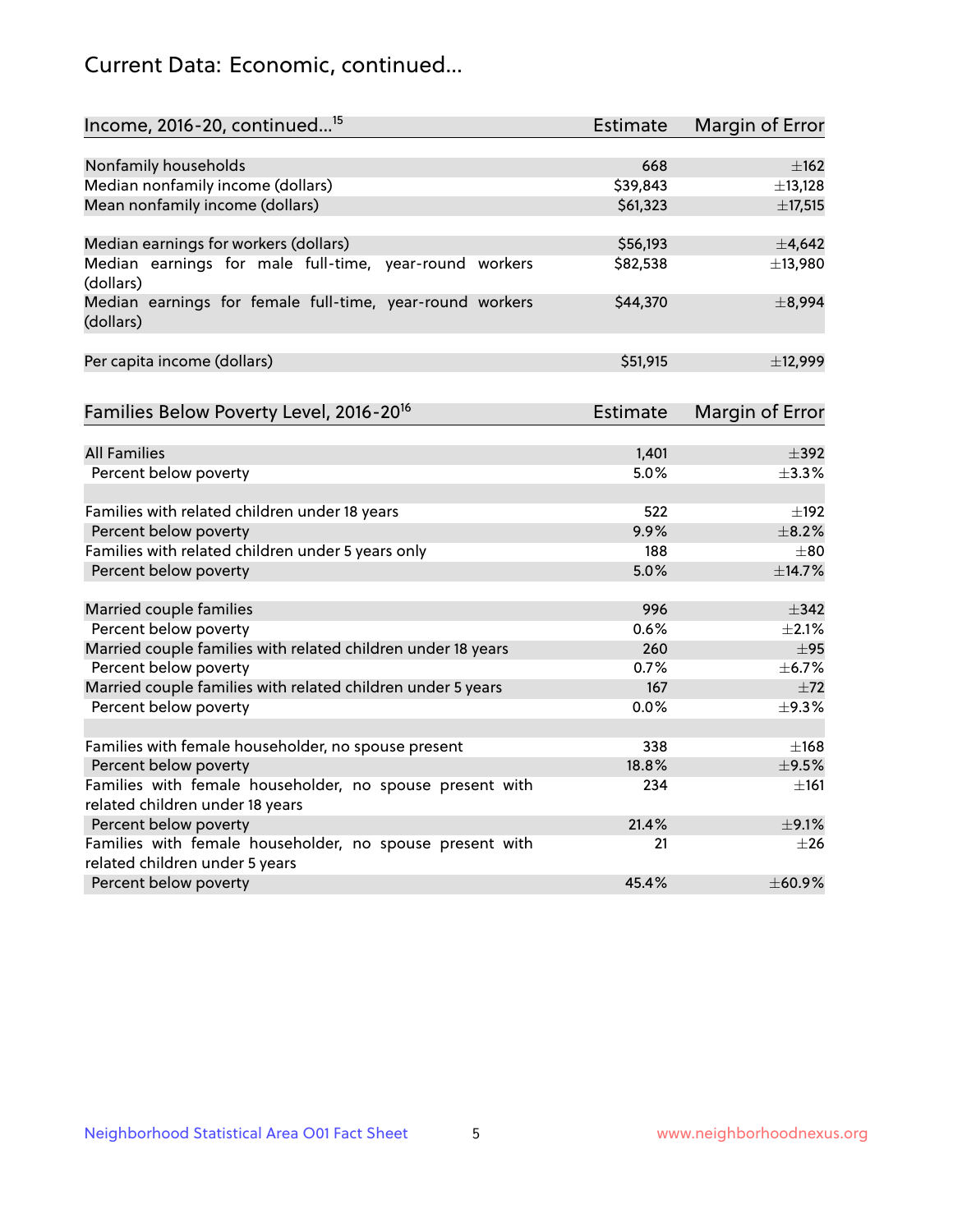# Current Data: Economic, continued...

| People Below Poverty Level, 2016-20 <sup>17</sup> | <b>Estimate</b> | Margin of Error |
|---------------------------------------------------|-----------------|-----------------|
|                                                   |                 |                 |
| Total population                                  | 4,915           | $\pm 840$       |
| Percent below poverty                             | $11.9\%$        | $\pm$ 4.6%      |
| Population under 18 years                         | 1,033           | $\pm$ 306       |
| Percent below poverty                             | 19.5%           | $\pm 10.6\%$    |
| Population 18 years and over                      | 3,883           | $\pm$ 568       |
| Percent below poverty                             | 9.9%            | $\pm$ 3.1%      |
| Population 18 to 64 years                         | 3,270           | $\pm$ 544       |
| Percent below poverty                             | 9.9%            | ±3.3%           |
| Population 65 years and over                      | 613             | ±164            |
| Percent below poverty                             | 10.3%           | $\pm$ 8.8%      |

| Poverty by Race/Ethnicity, 2016-20 <sup>18</sup> | Estimate | Margin of Error |
|--------------------------------------------------|----------|-----------------|
|                                                  |          |                 |
| Non-Hispanic White population                    | 2,026    | $\pm 445$       |
| Percent below poverty                            | 3.3%     | $\pm$ 3.1%      |
| <b>Black population</b>                          | 2,515    | $\pm 735$       |
| Percent below poverty                            | 18.2%    | $\pm$ 7.0%      |
| Asian population                                 | 44       | ±42             |
| Percent below poverty                            | 4.4%     | ±36.1%          |
| Hispanic or Latino population                    | 168      | $\pm$ 127       |
| Percent below poverty                            | 10.5%    | ±15.3%          |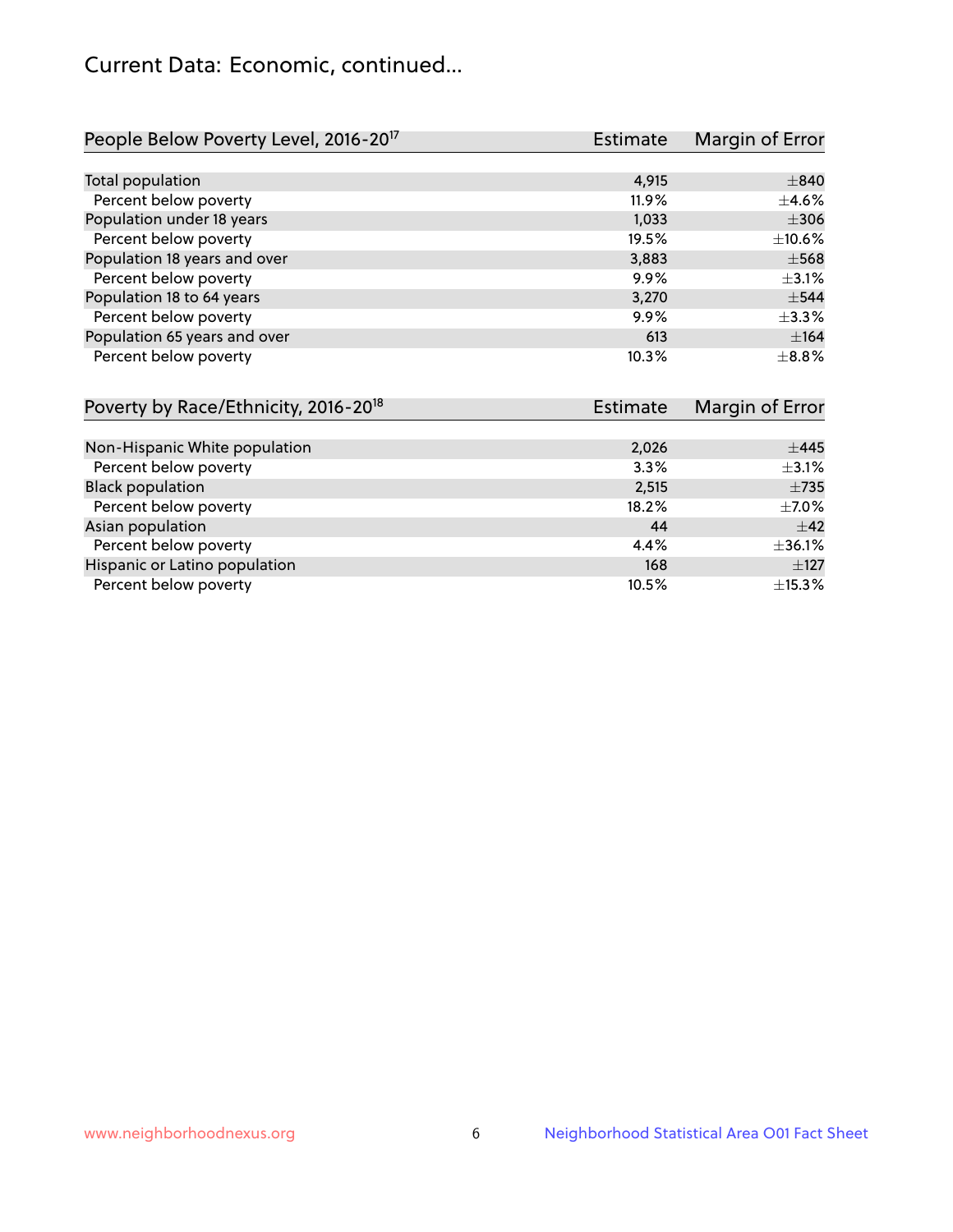# Current Data: Employment

| Employment Status, 2016-20 <sup>19</sup>                                    | <b>Estimate</b> | Margin of Error |
|-----------------------------------------------------------------------------|-----------------|-----------------|
|                                                                             |                 |                 |
| Population 16 years and over                                                | 3,933           | ±721            |
| In labor force                                                              | 72.4%           | $\pm 2.9\%$     |
| Civilian labor force                                                        | 71.5%           | $\pm 3.6\%$     |
| Employed                                                                    | 69.4%           | ±4.4%           |
| Unemployed                                                                  | 2.0%            | $\pm 2.5\%$     |
| <b>Armed Forces</b>                                                         | 0.9%            | $\pm 2.2\%$     |
| Not in labor force                                                          | 27.6%           | $\pm 2.4\%$     |
| Civilian labor force                                                        | 2,811           | $\pm$ 535       |
| <b>Unemployment Rate</b>                                                    | 2.9%            | $\pm$ 3.5%      |
| Females 16 years and over                                                   | 1,994           | $\pm$ 397       |
| In labor force                                                              | 71.2%           | ±12.2%          |
| Civilian labor force                                                        | 71.2%           | ±12.2%          |
| Employed                                                                    | 68.3%           | $\pm$ 12.5%     |
| Own children of the householder under 6 years                               | 520             | $\pm 169$       |
| All parents in family in labor force                                        | 72.8%           | $\pm$ 8.8%      |
|                                                                             |                 |                 |
| Own children of the householder 6 to 17 years                               | 462             | $\pm$ 247       |
| All parents in family in labor force                                        | 91.8%           | ±23.7%          |
| Industry, 2016-20 <sup>20</sup>                                             | <b>Estimate</b> | Margin of Error |
|                                                                             |                 |                 |
| Civilian employed population 16 years and over                              | 2,731           | $\pm$ 530       |
| Agriculture, forestry, fishing and hunting, and mining                      | 0.0%            | $\pm$ 0.8%      |
| Construction                                                                | 2.4%            | $\pm1.8\%$      |
| Manufacturing                                                               | 4.6%            | $\pm 2.5\%$     |
| Wholesale trade                                                             | 2.4%            | $\pm 2.0\%$     |
| Retail trade                                                                | 5.9%            | $\pm 2.5\%$     |
| Transportation and warehousing, and utilities                               | 3.9%            | ±2.8%           |
| Information                                                                 | 2.2%            | $\pm1.7\%$      |
| Finance and insurance, and real estate and rental and leasing               | 5.1%            | $\pm 2.5\%$     |
| Professional, scientific, and management, and administrative                | 30.6%           | $\pm$ 11.6%     |
| and waste management services                                               |                 |                 |
| Educational services, and health care and social assistance                 | 15.0%           | $\pm 3.6\%$     |
| Arts, entertainment, and recreation, and accommodation and<br>food services | 9.3%            | $\pm$ 4.1%      |
| Other services, except public administration                                | 5.3%            | $\pm$ 5.6%      |
| Public administration                                                       | 13.2%           | $\pm$ 10.0%     |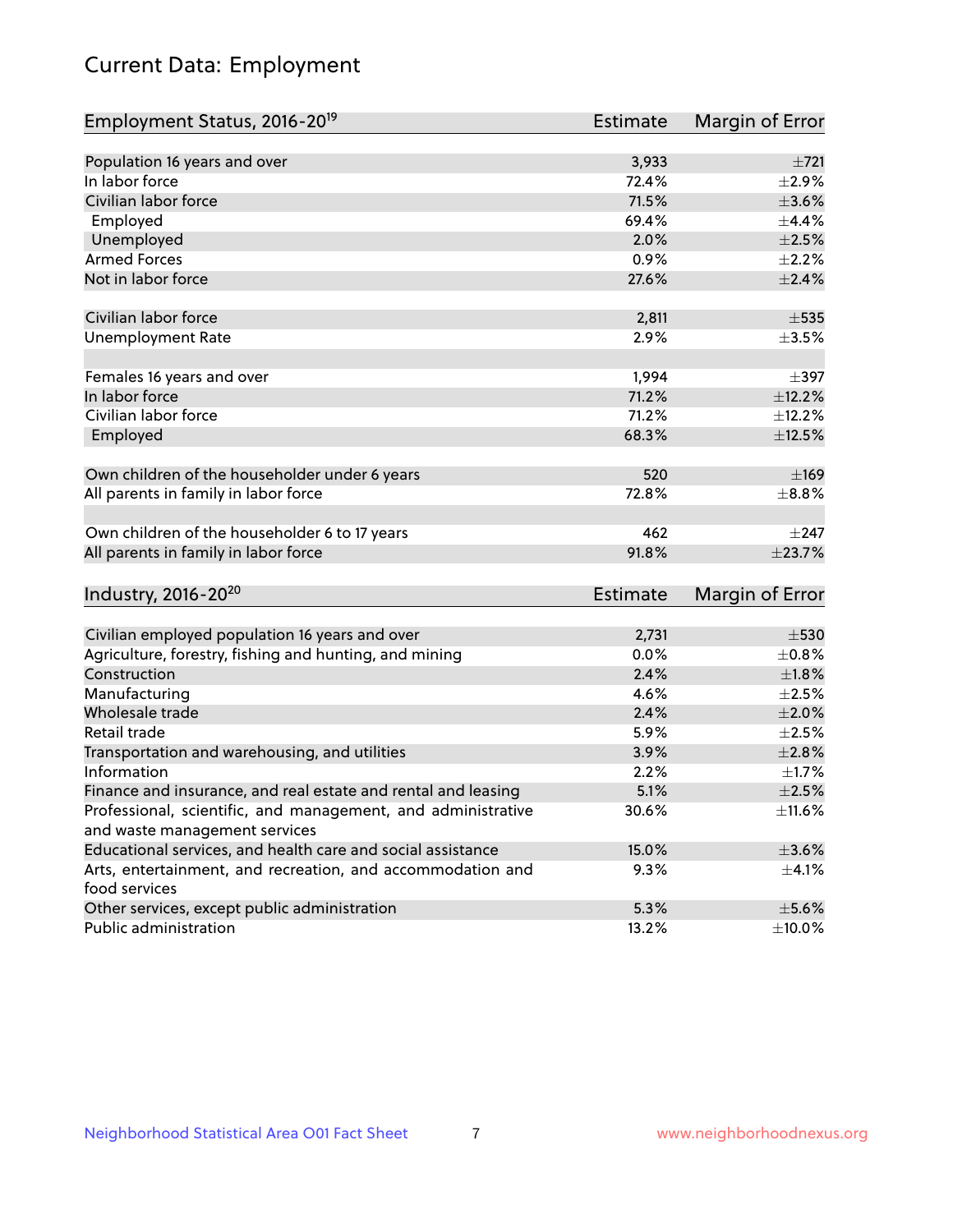# Current Data: Employment, continued...

| Occupation, 2016-20 <sup>21</sup>                                                                                | <b>Estimate</b> | Margin of Error |
|------------------------------------------------------------------------------------------------------------------|-----------------|-----------------|
| Civilian employed population 16 years and over                                                                   | 2,731           | $\pm$ 530       |
| Management, business, science, and arts occupations                                                              | 55.1%           | $\pm$ 7.2%      |
| Service occupations                                                                                              | 24.0%           | ±11.3%          |
| Sales and office occupations                                                                                     | 12.6%           | ±4.3%           |
| Natural resources, construction, and maintenance occupations                                                     | 2.4%            | $\pm$ 1.7%      |
| Production, transportation, and material moving occupations                                                      | 5.8%            | $\pm$ 3.1%      |
| Class of Worker, 2016-20 <sup>22</sup>                                                                           | Estimate        | Margin of Error |
| Civilian employed population 16 years and over                                                                   | 2,731           | $\pm$ 530       |
| Private wage and salary workers                                                                                  | 78.1%           | $\pm$ 5.8%      |
| Government workers                                                                                               | 17.4%           | ±10.1%          |
| Self-employed in own not incorporated business workers                                                           | 4.5%            | $\pm 2.9\%$     |
| Unpaid family workers                                                                                            | 0.1%            | $\pm$ 0.9%      |
|                                                                                                                  |                 |                 |
| Job Flows, 2019 <sup>23</sup>                                                                                    |                 | 2019            |
| Total Jobs in Neighborhood Statistical Area                                                                      |                 | 1,052           |
| Held by residents of Neighborhood Statistical Area                                                               |                 | 3.1%            |
| Held by non-residents of Neighborhood Statistical Area                                                           |                 | 96.9%           |
|                                                                                                                  |                 |                 |
| Jobs by Industry Sector, 2019 <sup>24</sup>                                                                      |                 | 2019            |
| Total Jobs in Neighborhood Statistical Area                                                                      |                 | 1,052           |
| <b>Goods Producing sectors</b>                                                                                   |                 | 1.8%            |
| Trade, Transportation, and Utilities sectors                                                                     |                 | 19.9%           |
| All Other Services sectors                                                                                       |                 | 78.3%           |
| Total Jobs in Neighborhood Statistical<br>held<br>by<br>Area<br>Neighborhood Statistical Area residents          |                 | 33              |
| <b>Goods Producing sectors</b>                                                                                   |                 | 6.1%            |
| Trade, Transportation, and Utilities sectors                                                                     |                 | 3.0%            |
| All Other Services sectors                                                                                       |                 | 90.9%           |
| Jobs by Earnings, 2019 <sup>25</sup>                                                                             |                 | 2019            |
| Total Jobs in Neighborhood Statistical Area                                                                      |                 | 1,052           |
| Jobs with earnings \$1250/month or less                                                                          |                 | 20.1%           |
| Jobs with earnings \$1251/month to \$3333/month                                                                  |                 | 31.1%           |
| Jobs with earnings greater than \$3333/month                                                                     |                 | 48.9%           |
| Neighborhood Statistical<br>Jobs<br>in<br>held<br>by<br>Total<br>Area<br>Neighborhood Statistical Area residents |                 | 33              |
| Jobs with earnings \$1250/month or less                                                                          |                 | 6.1%            |
| Jobs with earnings \$1251/month to \$3333/month                                                                  |                 | 51.5%           |
| Jobs with earnings greater than \$3333/month                                                                     |                 | 42.4%           |
|                                                                                                                  |                 |                 |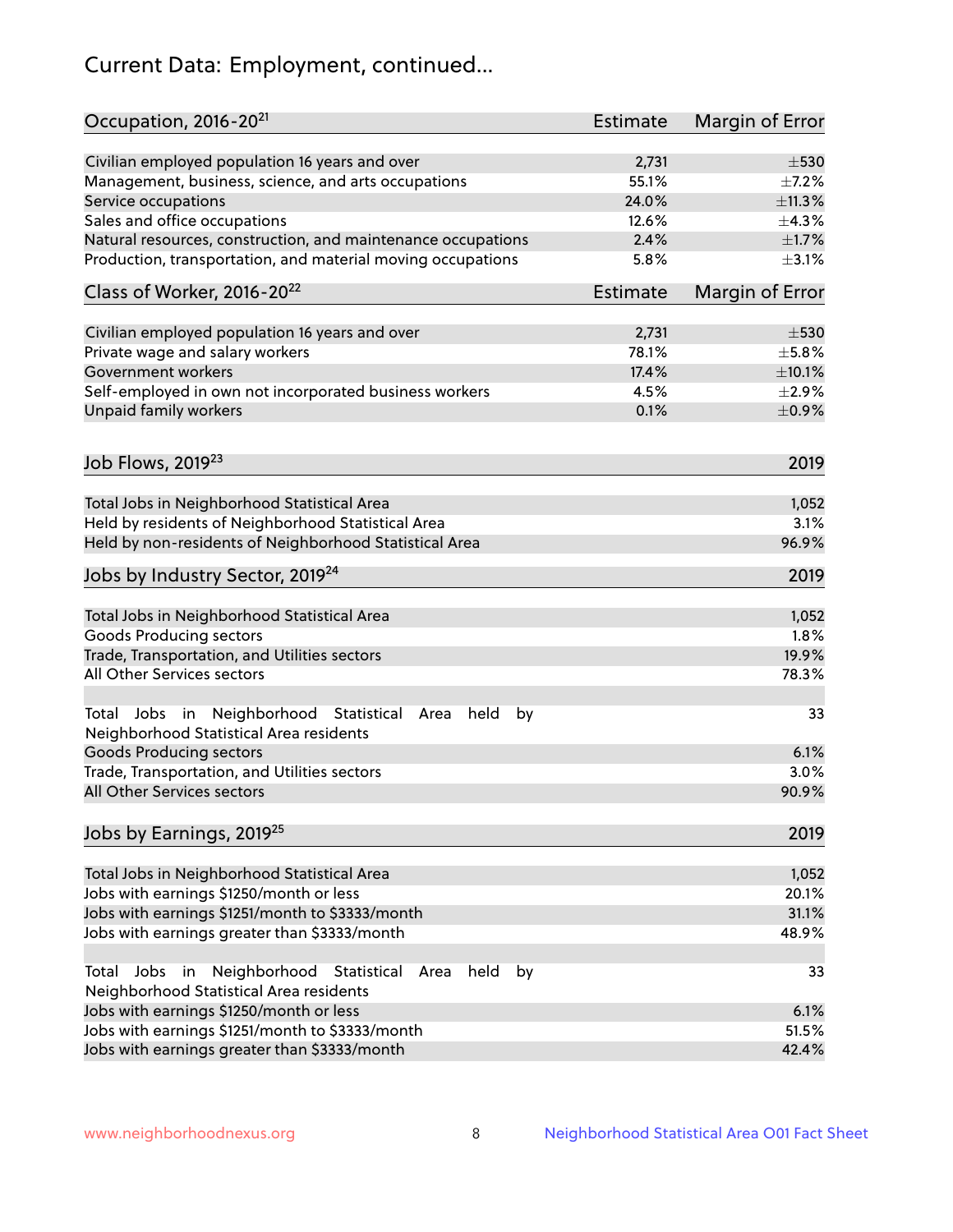# Current Data: Employment, continued...

| Jobs by Age of Worker, 2019 <sup>26</sup>                                                      | 2019  |
|------------------------------------------------------------------------------------------------|-------|
|                                                                                                |       |
| Total Jobs in Neighborhood Statistical Area                                                    | 1,052 |
| Jobs with workers age 29 or younger                                                            | 23.5% |
| Jobs with workers age 30 to 54                                                                 | 61.8% |
| Jobs with workers age 55 or older                                                              | 14.7% |
|                                                                                                |       |
| Total Jobs in Neighborhood Statistical Area held by<br>Neighborhood Statistical Area residents | 33    |
| Jobs with workers age 29 or younger                                                            | 3.0%  |
| Jobs with workers age 30 to 54                                                                 | 81.8% |
| Jobs with workers age 55 or older                                                              | 15.2% |

### Current Data: Education

| School Enrollment, 2016-20 <sup>27</sup>       | <b>Estimate</b> | Margin of Error |
|------------------------------------------------|-----------------|-----------------|
|                                                |                 |                 |
| Population 3 years and over enrolled in school | 805             | $\pm 281$       |
| Nursery school, preschool                      | 14.2%           | $\pm$ 5.2%      |
| Kindergarten                                   | 5.7%            | $\pm$ 6.0%      |
| Elementary school (grades 1-8)                 | 53.6%           | ±23.3%          |
| High school (grades 9-12)                      | 8.5%            | $\pm$ 5.3%      |
| College or graduate school                     | 18.0%           | $\pm$ 6.8%      |

| Educational Attainment, 2016-20 <sup>28</sup> | <b>Estimate</b> | Margin of Error |
|-----------------------------------------------|-----------------|-----------------|
|                                               |                 |                 |
| Population 25 years and over                  | 3,677           | $\pm$ 668       |
| Less than 9th grade                           | 2.8%            | $\pm 2.0\%$     |
| 9th to 12th grade, no diploma                 | 4.3%            | $\pm 2.3\%$     |
| High school graduate (includes equivalency)   | 16.5%           | $\pm$ 5.3%      |
| Some college, no degree                       | 15.5%           | $\pm$ 5.5%      |
| Associate's degree                            | 10.1%           | $\pm$ 7.3%      |
| Bachelor's degree                             | 30.6%           | $\pm$ 5.1%      |
| Graduate or professional degree               | 20.3%           | $\pm$ 4.9%      |
|                                               |                 |                 |
| Percent high school graduate or higher        | 92.9%           | $+22.6%$        |
| Percent bachelor's degree or higher           | 50.9%           | $\pm 2.9\%$     |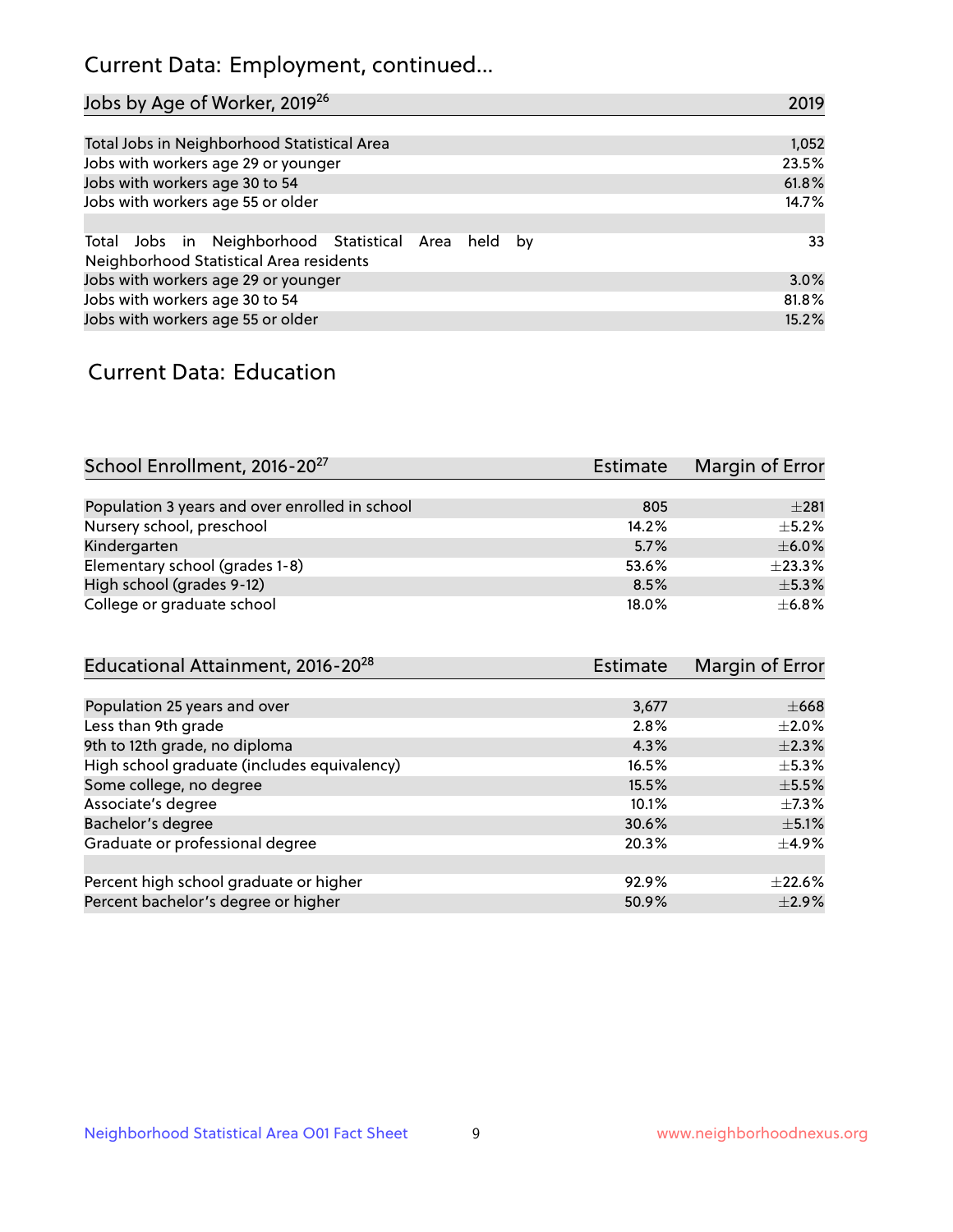# Current Data: Housing

| Households by Type, 2016-20 <sup>29</sup>            | <b>Estimate</b> | Margin of Error |
|------------------------------------------------------|-----------------|-----------------|
|                                                      |                 |                 |
| Total households                                     | 2,069           | $\pm$ 385       |
| Family households (families)                         | 67.7%           | $+14.2%$        |
| With own children under 18 years                     | 22.6%           | $\pm$ 7.9%      |
| Married-couple family                                | 48.1%           | ±13.8%          |
| With own children of the householder under 18 years  | 11.3%           | $\pm 3.5\%$     |
| Male householder, no spouse present, family          | 3.2%            | $\pm 2.5\%$     |
| With own children of the householder under 18 years  | 1.3%            | ±1.9%           |
| Female householder, no spouse present, family        | 16.3%           | $\pm$ 7.5%      |
| With own children of the householder under 18 years  | 10.0%           | $\pm$ 7.5%      |
| Nonfamily households                                 | 32.3%           | $\pm$ 5.0%      |
| Householder living alone                             | 27.2%           | $\pm$ 5.5%      |
| 65 years and over                                    | 12.4%           | $\pm$ 4.6%      |
| Households with one or more people under 18 years    | 25.7%           | $\pm$ 7.1%      |
| Households with one or more people 65 years and over | 23.5%           | $\pm 2.3\%$     |
|                                                      |                 |                 |
| Average household size                               | 2.37            | $\pm$ 0.60      |
| Average family size                                  | 2.78            | $\pm$ 0.99      |
| Housing Occupancy, 2016-20 <sup>30</sup>             | <b>Estimate</b> | Margin of Error |
| Total housing units                                  | 2,340           | $\pm 367$       |
| Occupied housing units                               | 88.4%           | $\pm$ 8.8%      |
| Vacant housing units                                 | 11.6%           | $\pm 4.1\%$     |
|                                                      |                 |                 |
| Homeowner vacancy rate                               | 5.3             | $\pm$ 3.4       |
| Rental vacancy rate                                  | 3.6             | ±6.1            |
| Units in Structure, 2016-20 <sup>31</sup>            | Estimate        | Margin of Error |
| Total housing units                                  | 2,340           | $\pm$ 367       |
| 1-unit, detached                                     | 81.4%           | $\pm$ 9.2%      |
| 1-unit, attached                                     | 1.8%            | $\pm1.6\%$      |
| 2 units                                              | 4.4%            | $\pm 2.4\%$     |
| 3 or 4 units                                         | 0.4%            | $\pm$ 0.7%      |
|                                                      | 2.9%            | $\pm 2.5\%$     |
| 5 to 9 units                                         | 3.9%            | $\pm 2.6\%$     |
| 10 to 19 units                                       |                 |                 |
| 20 or more units                                     | 5.1%            | $\pm 2.6\%$     |
| Mobile home                                          | 0.1%            | $\pm$ 0.8%      |
| Boat, RV, van, etc.                                  | 0.0%            | $\pm$ 0.7%      |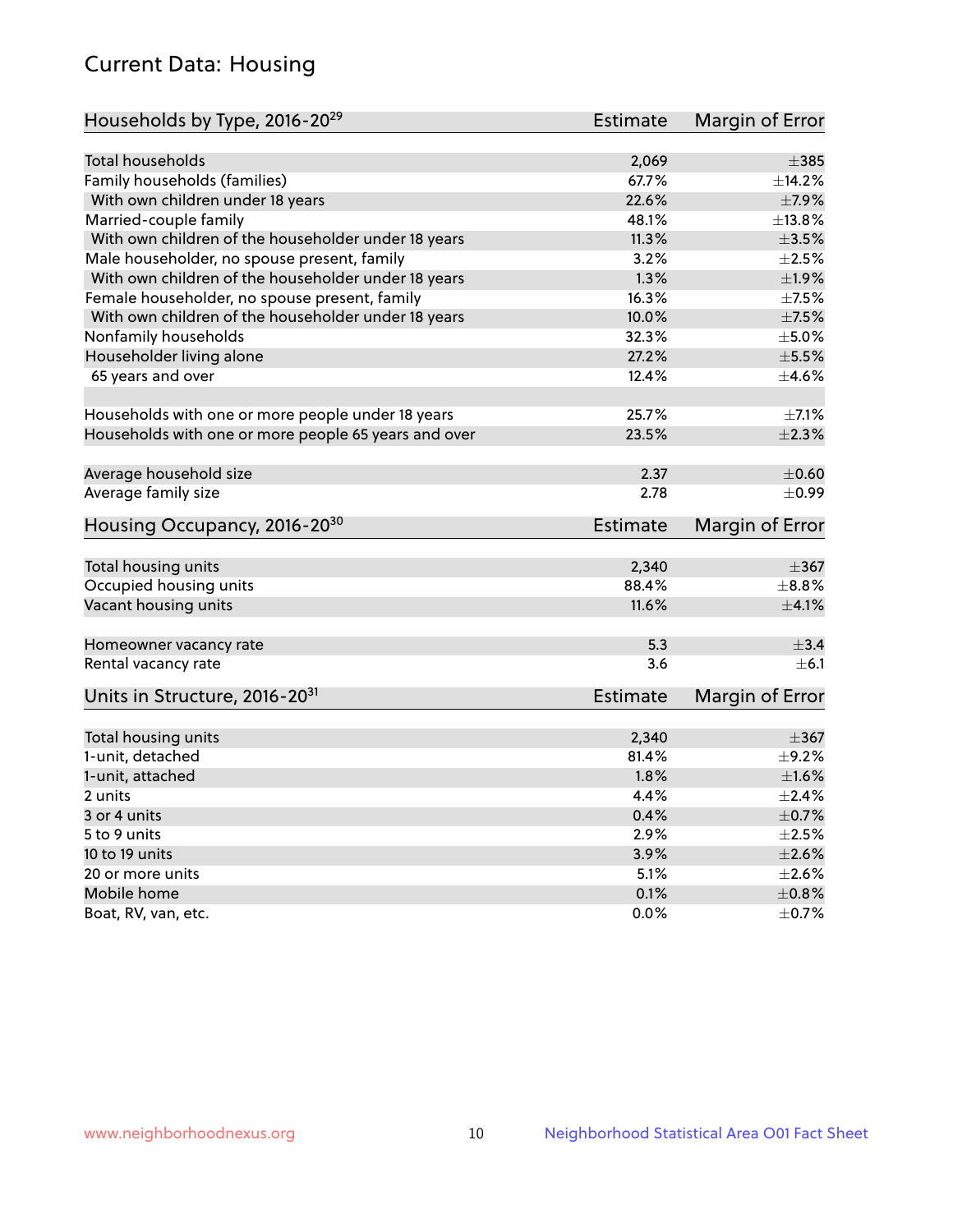# Current Data: Housing, continued...

| Year Structure Built, 2016-20 <sup>32</sup>    | Estimate | Margin of Error |
|------------------------------------------------|----------|-----------------|
| Total housing units                            | 2,340    | $\pm$ 367       |
| Built 2014 or later                            | 10.5%    | $\pm$ 11.2%     |
| Built 2010 to 2013                             | 1.1%     | $\pm 1.2\%$     |
| Built 2000 to 2009                             | 12.7%    | ±3.3%           |
| Built 1990 to 1999                             | 7.8%     | $\pm$ 3.4%      |
| Built 1980 to 1989                             | 3.7%     | $\pm$ 3.1%      |
| Built 1970 to 1979                             | 4.1%     | $\pm 2.4\%$     |
| Built 1960 to 1969                             | 6.6%     | ±3.3%           |
| Built 1950 to 1959                             | 17.4%    | $\pm$ 7.3%      |
| Built 1940 to 1949                             | 23.4%    | $\pm$ 9.1%      |
| Built 1939 or earlier                          | 12.7%    | $\pm$ 3.7%      |
| Housing Tenure, 2016-2033                      | Estimate | Margin of Error |
|                                                |          |                 |
| Occupied housing units                         | 2,069    | $\pm$ 385       |
| Owner-occupied                                 | 74.7%    | $\pm$ 12.0%     |
| Renter-occupied                                | 25.3%    | $\pm$ 3.9%      |
|                                                |          |                 |
| Average household size of owner-occupied unit  | 2.40     | $\pm$ 0.79      |
| Average household size of renter-occupied unit | 2.28     | $\pm$ 0.38      |
| Residence 1 Year Ago, 2016-20 <sup>34</sup>    | Estimate | Margin of Error |
|                                                |          |                 |
| Population 1 year and over                     | 4,767    | $\pm$ 832       |
| Same house                                     | 87.7%    | $\pm$ 9.8%      |
| Different house in the U.S.                    | 12.2%    | ±4.3%           |
| Same county                                    | 2.4%     | $\pm1.7\%$      |
| Different county                               | 9.8%     | $\pm 4.2\%$     |
| Same state                                     | 7.5%     | $\pm 3.8\%$     |
| Different state                                | 2.3%     | $\pm 2.0\%$     |
| Abroad                                         | 0.0%     | $\pm$ 0.4%      |
| Value of Housing Unit, 2016-20 <sup>35</sup>   | Estimate | Margin of Error |
| Owner-occupied units                           | 1,545    | $\pm$ 379       |
| Less than \$50,000                             | 0.3%     | $\pm 2.7\%$     |
| \$50,000 to \$99,999                           | 0.5%     | $\pm 2.2\%$     |
| \$100,000 to \$149,999                         | 4.9%     | $\pm$ 3.6%      |
| \$150,000 to \$199,999                         | 3.0%     | $\pm 2.6\%$     |
| \$200,000 to \$299,999                         | 16.9%    | $\pm$ 9.6%      |
| \$300,000 to \$499,999                         | 46.3%    | ±11.5%          |
| \$500,000 to \$999,999                         | 27.9%    | $\pm$ 17.2%     |
| \$1,000,000 or more                            | 0.2%     | ±1.8%           |
|                                                |          |                 |
| Mortgage Status, 2016-20 <sup>36</sup>         | Estimate | Margin of Error |
|                                                |          |                 |
| Owner-occupied units                           | 1,545    | $\pm$ 379       |
| Housing units with a mortgage                  | 83.4%    | ±12.9%          |
| Housing units without a mortgage               | 16.6%    | $\pm$ 5.2%      |

Neighborhood Statistical Area O01 Fact Sheet 11 11 www.neighborhoodnexus.org

Housing units without a mortgage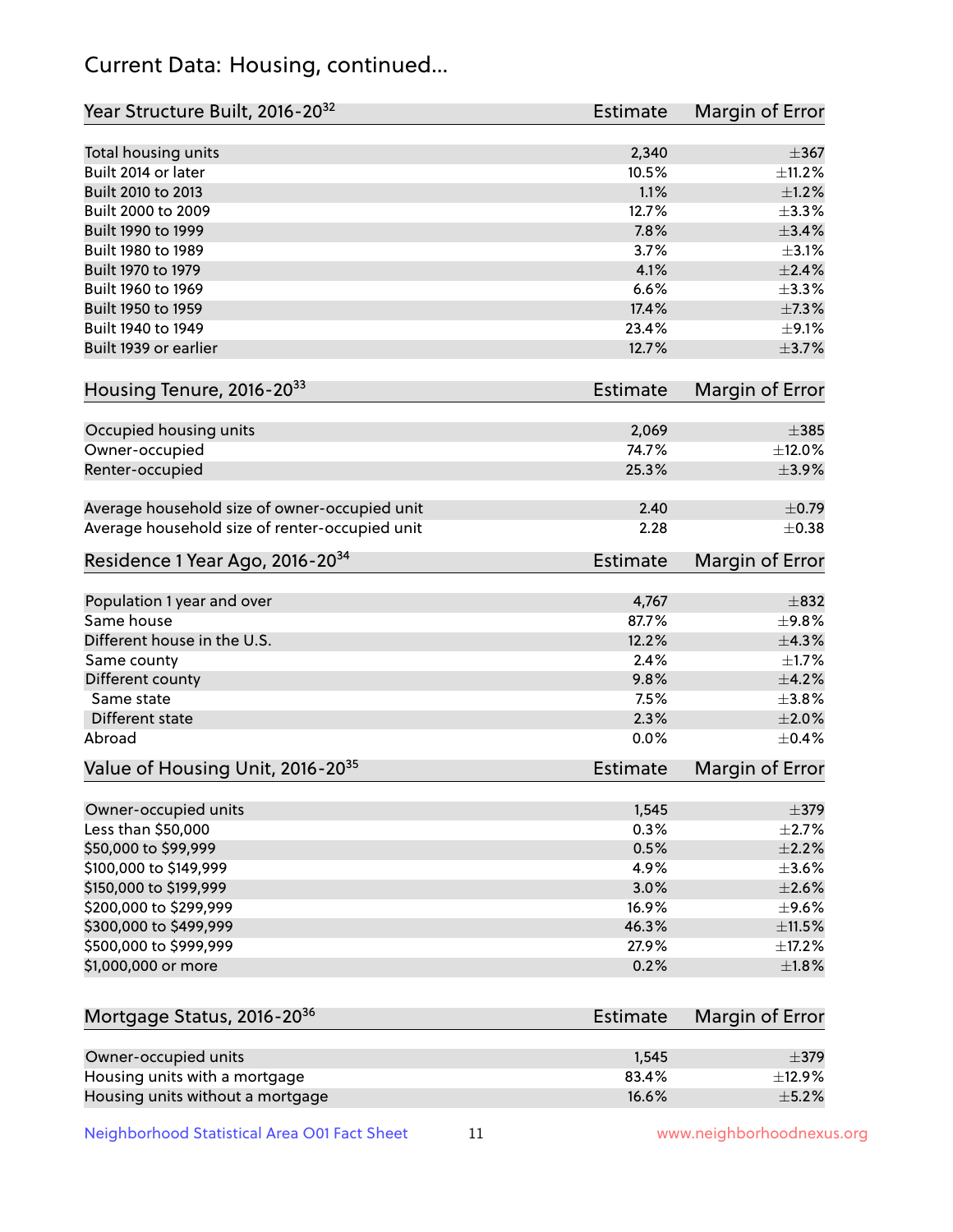# Current Data: Housing, continued...

| Selected Monthly Owner Costs, 2016-20 <sup>37</sup> | <b>Estimate</b> | Margin of Error |
|-----------------------------------------------------|-----------------|-----------------|
|                                                     |                 |                 |
| Housing units with a mortgage                       | 1,288           | $\pm$ 374       |
| Less than \$300                                     | 0.0%            | $\pm$ 1.7%      |
| \$300 to \$499                                      | 0.2%            | $\pm 2.1\%$     |
| \$500 to \$999                                      | 6.7%            | $\pm$ 11.2%     |
| \$1,000 to \$1,499                                  | 26.4%           | ±16.3%          |
| \$1,500 to \$1,999                                  | 15.6%           | $\pm$ 6.3%      |
| \$2,000 to \$2,999                                  | 30.2%           | ±12.1%          |
| \$3,000 or more                                     | 20.7%           | $\pm 20.6\%$    |
|                                                     |                 |                 |
| Median (dollars)                                    | \$2,026         | ±150            |
|                                                     |                 |                 |
| Housing units without a mortgage                    | 257             | $\pm$ 102       |
| Less than \$150                                     | 0.0%            | $\pm$ 8.5%      |
| \$150 to \$249                                      | 0.6%            | $\pm$ 8.4%      |
| \$250 to \$349                                      | 10.8%           | ±12.7%          |
| \$350 to \$499                                      | 20.0%           | ±16.9%          |
| \$500 to \$699                                      | 40.3%           | ±19.9%          |
| \$700 or more                                       | 28.3%           | ±22.7%          |
|                                                     |                 |                 |
| Median (dollars)                                    | \$555           | $\pm$ 34        |

| Selected Monthly Owner Costs as a Percentage of | <b>Estimate</b> | Margin of Error |
|-------------------------------------------------|-----------------|-----------------|
| Household Income, 2016-20 <sup>38</sup>         |                 |                 |
|                                                 |                 |                 |
| Housing units with a mortgage <sup>39</sup>     | 1,288           | $\pm$ 417       |
| Less than 20.0 percent                          | 63.4%           | $\pm 20.2\%$    |
| 20.0 to 24.9 percent                            | 13.6%           | $\pm$ 5.4%      |
| 25.0 to 29.9 percent                            | 8.6%            | $\pm$ 10.8%     |
| 30.0 to 34.9 percent                            | 4.5%            | $\pm$ 4.0%      |
| 35.0 percent or more                            | 9.9%            | $\pm$ 4.1%      |
|                                                 |                 |                 |
| Housing units without a mortgage <sup>40</sup>  | 257             | $\pm 107$       |
| Less than 10.0 percent                          | 39.7%           | $\pm$ 18.0%     |
| 10.0 to 14.9 percent                            | 19.5%           | $\pm$ 18.0%     |
| 15.0 to 19.9 percent                            | 0.6%            | $\pm$ 6.2%      |
| 20.0 to 24.9 percent                            | 14.4%           | $\pm$ 11.8%     |
| 25.0 to 29.9 percent                            | 3.0%            | $\pm$ 4.9%      |
| 30.0 to 34.9 percent                            | 4.4%            | $\pm$ 7.1%      |
| 35.0 percent or more                            | 18.3%           | $\pm 20.0\%$    |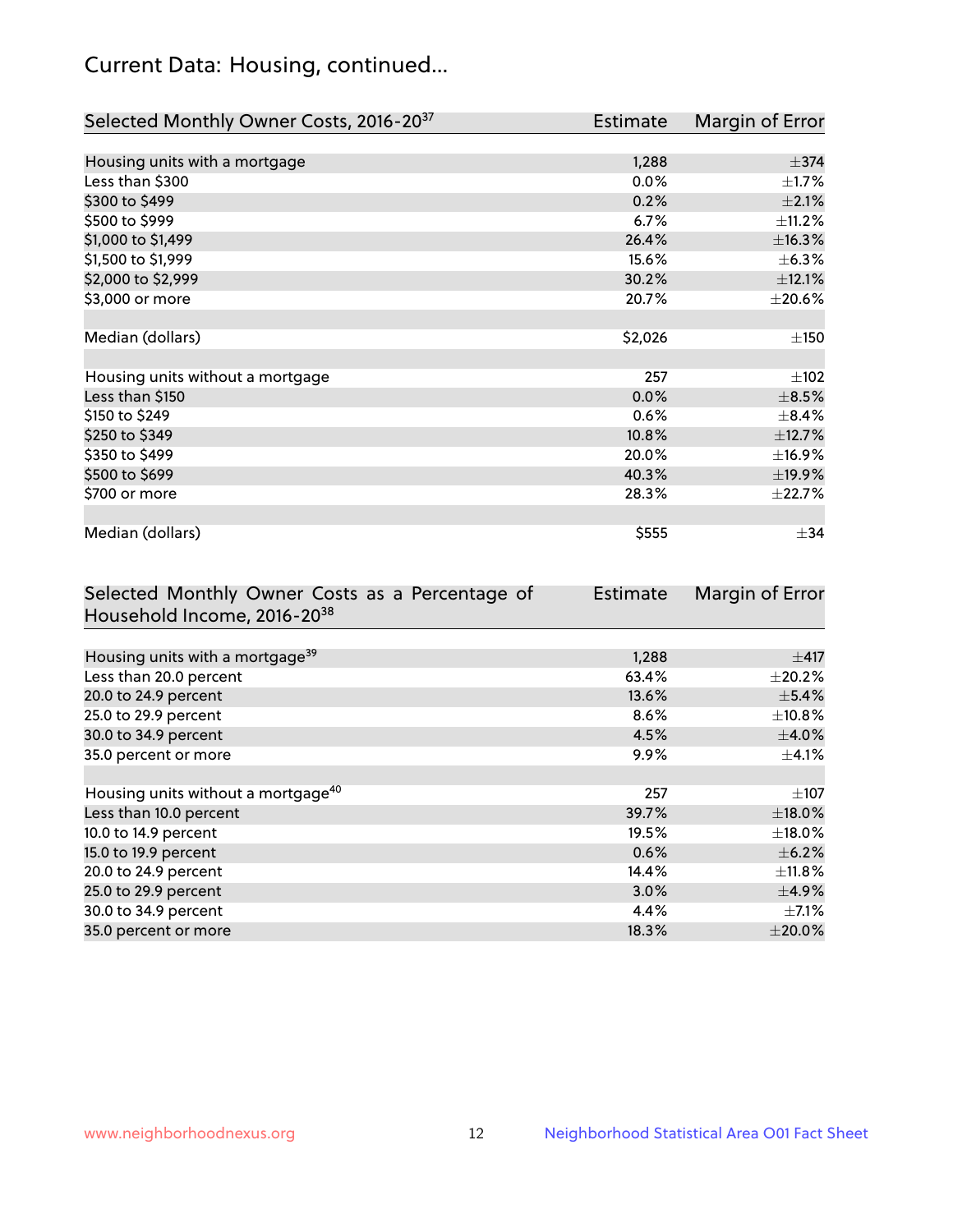# Current Data: Housing, continued...

| Gross Rent, 2016-20 <sup>41</sup>               | Estimate        | Margin of Error |
|-------------------------------------------------|-----------------|-----------------|
|                                                 |                 |                 |
| Occupied units paying rent                      | 521             | ±127            |
| Less than \$200                                 | 10.2%           | $\pm$ 7.7%      |
| \$200 to \$499                                  | 14.4%           | ±11.9%          |
| \$500 to \$749                                  | 11.4%           | $\pm$ 9.7%      |
| \$750 to \$999                                  | 12.5%           | $\pm$ 10.4%     |
| \$1,000 to \$1,499                              | 43.1%           | $\pm$ 18.0%     |
| \$1,500 to \$1,999                              | 8.3%            | $\pm$ 6.9%      |
| \$2,000 or more                                 | 0.0%            | $\pm$ 6.0%      |
| Median (dollars)                                | \$1,013         | $\pm 109$       |
|                                                 |                 |                 |
| No rent paid                                    | 3               | $\pm 20$        |
|                                                 |                 |                 |
| Gross Rent as a Percentage of Household Income, | <b>Estimate</b> | Margin of Error |
| $2016 - 20^{42}$                                |                 |                 |
|                                                 |                 |                 |
| Occupied units paying rent <sup>43</sup>        | 491             | ±152            |
| Less than 15.0 percent                          | 14.4%           | $\pm 10.6\%$    |
| 15.0 to 19.9 percent                            | 18.5%           | $\pm 11.5\%$    |
| 20.0 to 24.9 percent                            | 20.4%           | ±14.1%          |
| 25.0 to 29.9 percent                            | 15.4%           | $\pm 10.1\%$    |
| 30.0 to 34.9 percent                            | 8.3%            | $\pm$ 6.7%      |
| 35.0 percent or more                            | 23.1%           | ±13.9%          |

# Current Data: Transportation

| Commuting to Work, 2016-20 <sup>44</sup>  | Estimate | Margin of Error |
|-------------------------------------------|----------|-----------------|
|                                           |          |                 |
| Workers 16 years and over                 | 2,598    | $\pm$ 577       |
| Car, truck, or van - drove alone          | 58.7%    | $\pm$ 17.7%     |
| Car, truck, or van - carpooled            | 8.2%     | $\pm$ 4.2%      |
| Public transportation (excluding taxicab) | 4.7%     | $\pm 2.6\%$     |
| Walked                                    | 1.9%     | $\pm$ 1.7%      |
| Other means                               | 4.4%     | $\pm$ 5.7%      |
| Worked at home                            | 22.1%    | ±16.0%          |
|                                           |          |                 |
| Mean travel time to work (minutes)        | 28.2     | $\pm 1.3$       |

| Access to a Vehicle, 2016-20 <sup>45</sup> | Estimate | Margin of Error |
|--------------------------------------------|----------|-----------------|
|                                            |          |                 |
| Occupied housing units                     | 2,069    | $\pm$ 385       |
| No vehicles available                      | $11.0\%$ | $+7.5%$         |
| 1 vehicle available                        | 32.9%    | $\pm$ 5.4%      |
| 2 vehicles available                       | 39.6%    | $+13.0%$        |
| 3 or more vehicles available               | 16.5%    | $\pm$ 10.6%     |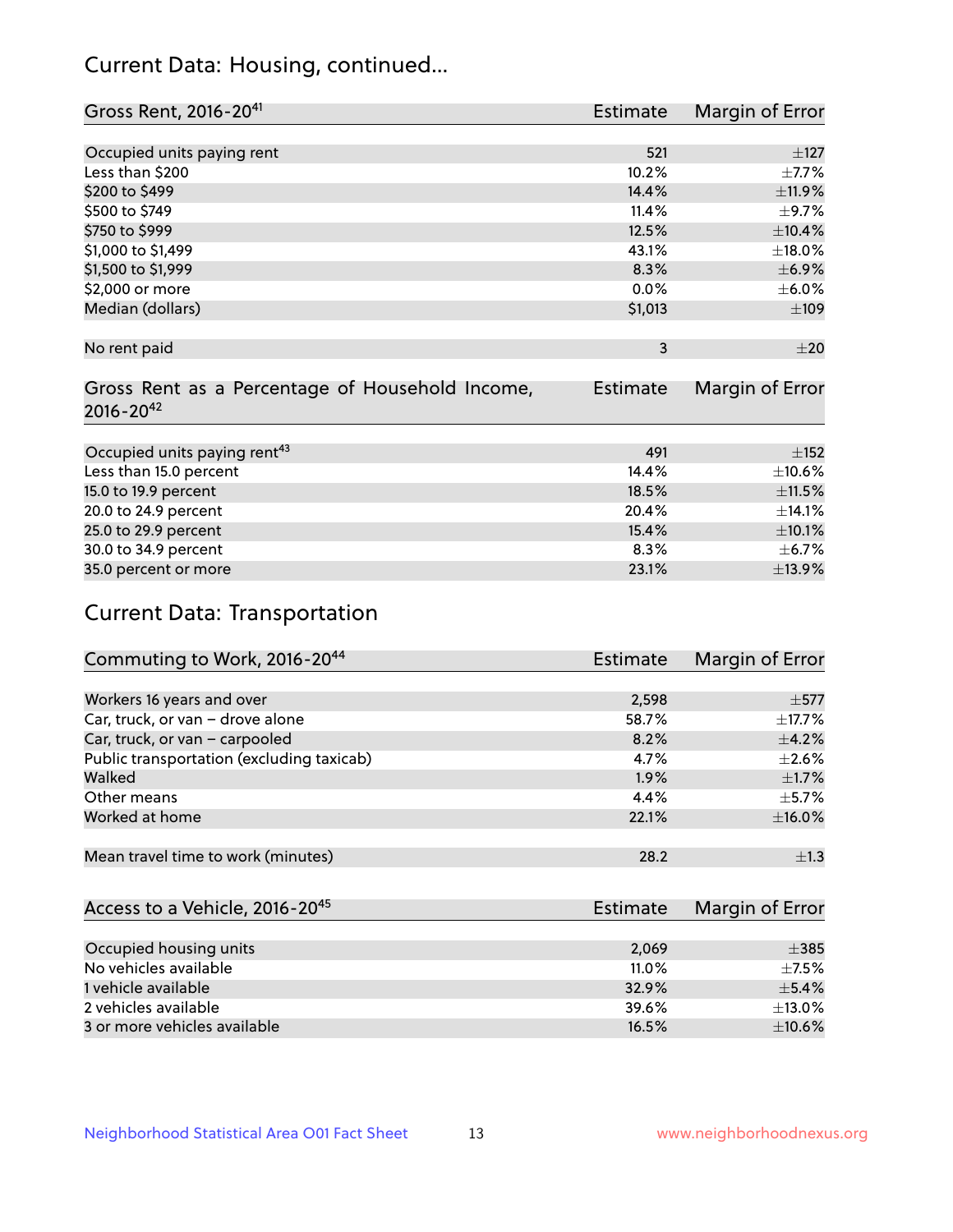# Current Data: Health

| Health Insurance coverage, 2016-2046                    | <b>Estimate</b> | <b>Margin of Error</b> |
|---------------------------------------------------------|-----------------|------------------------|
|                                                         |                 |                        |
| Civilian Noninstitutionalized Population                | 4,897           | $\pm$ 846              |
| With health insurance coverage                          | 92.6%           | $\pm 21.4\%$           |
| With private health insurance coverage                  | 74.7%           | $\pm 2.1\%$            |
| With public health coverage                             | 26.4%           | $\pm$ 5.9%             |
| No health insurance coverage                            | 7.4%            | $\pm 3.0\%$            |
| Civilian Noninstitutionalized Population Under 19 years | 1,085           | $\pm$ 1,085            |
| No health insurance coverage                            | 0.2%            | $\pm 2.2\%$            |
|                                                         |                 |                        |
| Civilian Noninstitutionalized Population 19 to 64 years | 3,200           | $\pm 684$              |
| In labor force:                                         | 2,729           | $\pm 658$              |
| Employed:                                               | 2,648           | $\pm 654$              |
| With health insurance coverage                          | 92.0%           | $\pm$ 7.7%             |
| With private health insurance coverage                  | 89.7%           | $\pm$ 8.9%             |
| With public coverage                                    | 4.1%            | $\pm$ 5.6%             |
| No health insurance coverage                            | 8.0%            | $\pm$ 3.7%             |
|                                                         |                 |                        |
| Unemployed:                                             | 80              | $+654$                 |
| With health insurance coverage                          | 54.8%           | ±23.1%                 |
| With private health insurance coverage                  | 47.7%           | $\pm$ 24.5%            |
| With public coverage                                    | 7.0%            | $\pm 25.8\%$           |
| No health insurance coverage                            | 45.2%           | $\pm$ 52.9%            |
|                                                         |                 |                        |
| Not in labor force:                                     | 471             | ±140                   |
| With health insurance coverage                          | 82.1%           | ±11.4%                 |
| With private health insurance coverage                  | 27.8%           | ±10.3%                 |
| With public coverage                                    | 54.4%           | ±15.7%                 |
| No health insurance coverage                            | 17.9%           | ±12.4%                 |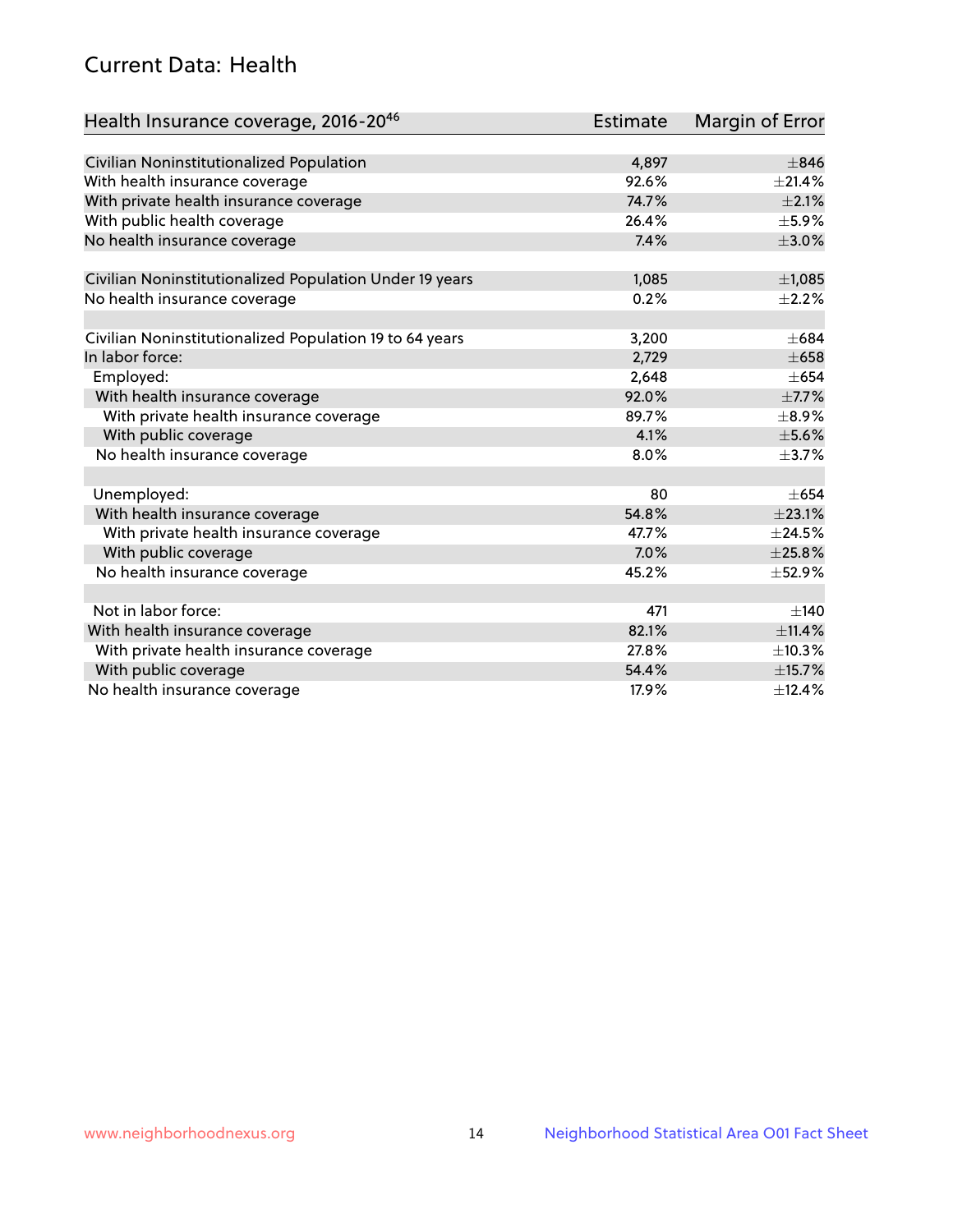#### Notes:

- 1. Source: U.S. Census Bureau, Decennial Census 2000, SF1 tables P8, P12; American Community Survey, tables B01001, B03002
- 2. This category includes Pacific Islanders, Native Americans and Alaska Natives, people who identify as some other race, and those who identify as bi/multi racial.
- 3. Source: U.S. Census Bureau, Decennial Census 2000, SF1 tables P15, P16, P18, P19; American Community Survey, tables B11001, B11005, B11003
- 4. Source: U.S. Census Bureau, Decennial Census 2000, SF3 table P37; American Community Survey, table B15002
- 5. Source: U.S. Census Bureau, Longitudinal Employer-Household Dynamics Residential Area Characteristics, Table JT01 (Primary Jobs); Workplace Area Characteristics, Table JT00 (All Jobs)
- 6. Source: U.S. Census Bureau, Decennial Census 2000, SF3 tables P52, P87; American Community Survey, tables B19001, B17001
- 7. Source: U.S. Census Bureau, Decennial Census 2000, SF1 tables H3, H4; American Community Survey, tables B25002, B25009
- 8. Source: U.S. Census Bureau, Decennial Census 2000, SF3 table H44; American Community Survey, tables B25044
- 9. Source: Atlanta Police Department, COBRA; U.S. Census Bureau, American Community Survey, table B01001
- 10. Source: U.S. Census Bureau, American Community Survey, table B01001
- 11. Source: U.S. Census Bureau, American Community Survey, table B03002
- 12. Source: U.S. Census Bureau, American Community Survey, table B05002
- 13. Source: U.S. Census Bureau, American Community Survey, table B05003
- 14. Source: U.S. Census Bureau, American Community Survey, tables B19001, B19025, B19051, B19061, B19055, B19065, B19059, B19069, B19056, B19066, B19057, B19067, B22001, B19101, B19127
- 15. Source: U.S. Census Bureau, American Community Survey, tables B19201, B19214, B20017, B19313
- 16. Source: U.S. Census Bureau, American Community Survey, table B17010
- 17. Source: U.S. Census Bureau, American Community Survey, tables B17001, B17006, B17021, B17007. Table totals may be lower than the total population, as they are based on the population for whom poverty status is determined.
- 18. Source: U.S. Census Bureau, American Community Survey, B17001H, B17001B, B17001D, B17001I. Table totals may be lower than the total population, as they are based on the population for whom poverty status is determined.
- 19. Source: U.S. Census Bureau, American Community Survey, tables B23001, B23008
- 20. Source: U.S. Census Bureau, American Community Survey, table C24030
- 21. Source: U.S. Census Bureau, American Community Survey, table C24010
- 22. Source: U.S. Census Bureau, American Community Survey, table B24080
- 23. Source: U.S. Census Bureau, Longitudinal Employer-Household Dynamics Origin-Destination Data, Tables JT00 Main and JT00 Aux
- 24. Source: U.S. Census Bureau, Longitudinal Employer-Household Dynamics Origin-Destination Data, Tables JT00 Main and JT00 Aux
- 25. Source: U.S. Census Bureau, Longitudinal Employer-Household Dynamics Origin-Destination Data, Tables JT00 Main and JT00 Aux
- 26. Source: U.S. Census Bureau, Longitudinal Employer-Household Dynamics Origin-Destination Data, Tables JT00 Main and JT00 Aux
- 27. Source: U.S. Census Bureau, American Community Survey, table B14001
- 28. Source: U.S. Census Bureau, American Community Survey, table B15002
- 29. Source: U.S. Census Bureau, American Community Survey, tables B11001, B11003, B11007, B11005, B09019
- 30. Source: U.S. Census Bureau, American Community Survey, tables B25002, B25003, B25004
- 31. Source: U.S. Census Bureau, American Community Survey, table B25024
- 32. Source: U.S. Census Bureau, American Community Survey, table B25034
- 33. Source: U.S. Census Bureau, American Community Survey, tables B25009, B25008, B25003
- 34. Source: U.S. Census Bureau, American Community Survey, table B07003
- 35. Source: U.S. Census Bureau, American Community Survey, table B25075. This value is self-reported and may differ from home values as determined by the County Tax Assessor.
- 36. Source: U.S. Census Bureau, American Community Survey, table B25081
- 37. Source: U.S. Census Bureau, American Community Survey, table B25087
- 38. Source: U.S. Census Bureau, American Community Survey, table B25091
- 39. Excludes units where Selected Monthly Owner Costs as a Percentage of Income cannot be computed.
- 40. Excludes units where Selected Monthly Owner Costs as a Percentage of Income cannot be computed.
- 41. Source: U.S. Census Bureau, American Community Survey, table B25063
- 42. Source: U.S. Census Bureau, American Community Survey, table B25070
- 43. Excludes units where Gross Rent as a Percentage of Income cannot be computed.
- 44. Source: U.S. Census Bureau, American Community Survey, tables B08101, B08013
- 45. Source: U.S. Census Bureau, American Community Survey, table B25044
- 46. Source: U.S. Census Bureau, American Community Survey, tables B18135, B27011

The dagger (†) symbol denotes values that cannot be computed.